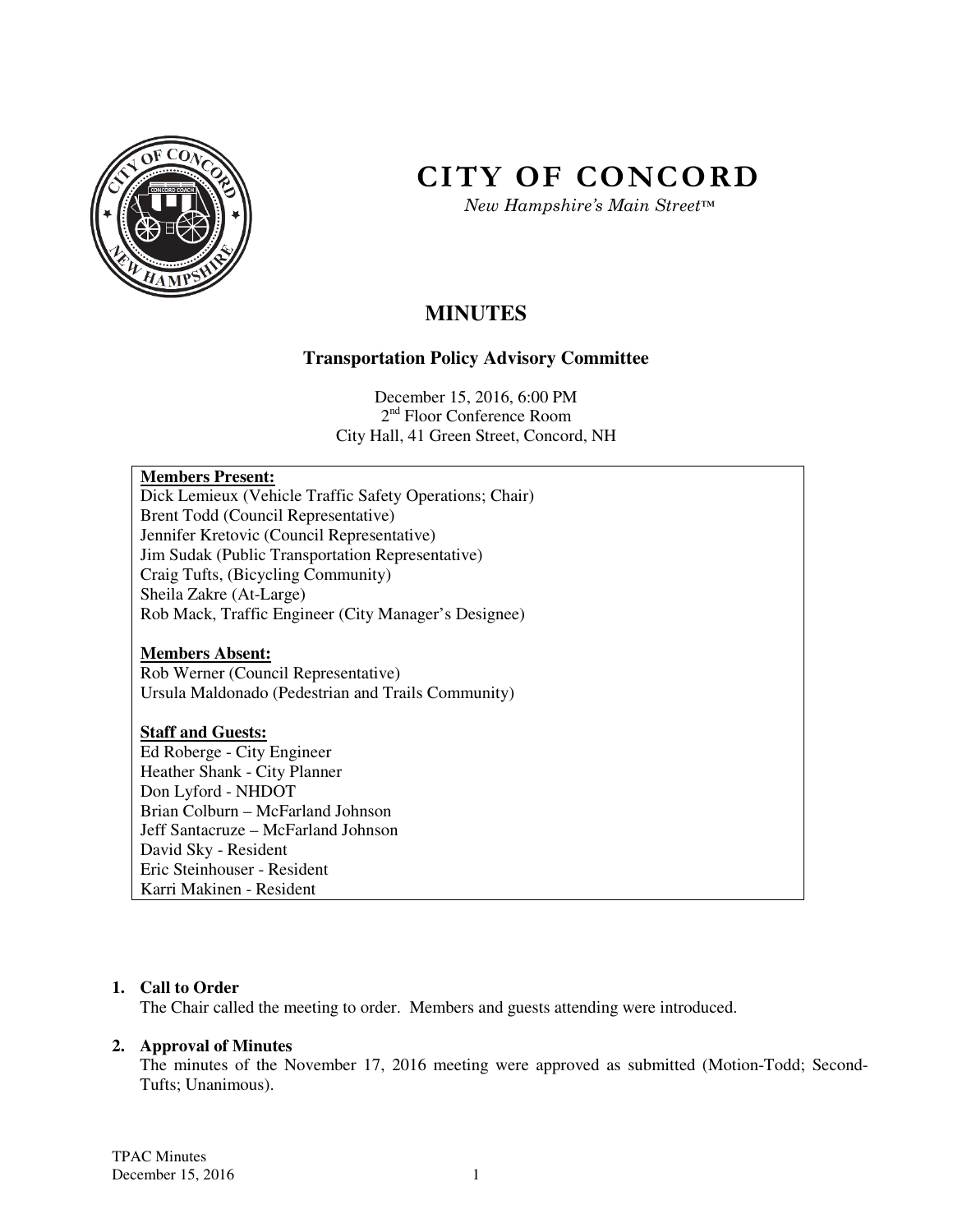#### **3. Presentations** – NHDOT's I-93 Bow-Concord Study

Brian Colburn of McFarland Johnson led a discussion of project history, purpose and need, and select alternatives reviewed to date. A copy of his PowerPoint presentation is available at the link below: http://www.i93bowconcord.com/Documents/Concord%20TPAC%20Presentation%2012-15-16.pdf

There was considerable discussion of potential interchange alternatives being reviewed in the Concord area from I-93 Exit 12 to Exit 15. The discussion also focused on the proposed Storrs Street North Extension to I-393 and Commercial Street which is also being studied by Engineering staff and its consultant. Don Lyford, NHDOT project manager, said NHDOT plans to continue meeting with established local groups (such as TPAC, its subcommittees, the Chamber of Commerce, etc.) to discuss the study as it evolves and gather feedback from the local community. The Chair suggested that TPAC was very interested in the project and would look forward to meeting with the NHDOT project team again in a few months. Members suggested that the study team review the recommendations of the City's Opportunity Corridor Master Plan as it is a result of substantial public review and feedback over many years. As the study moves forward to larger public meetings, it was suggested that traffic modeling/simulations of select alternatives would better illustrate to the general public the intended operation of each of the alternatives presented.

#### **4. Public Comment -** None

**5. New Business -** None

#### **6. Old Business**

#### **a. Review final draft of the Concord Pedestrian Master Plan**

Members discussed the latest draft of the Pedestrian Master Plan. Discussion items included: how to refer to the needed pedestrian and safety improvements along Loudon Road in light of the recent Council decision against the three-lane conversion project; expansion of recommendations for improvements at signalized crosswalks; and minor grammatical changes. Members concurred that additional time to review the draft document was needed. Ed Roberge would have select Engineering staff review the document and would return comments and suggestions to Craig Tufts by December 23, 2016. Other TPAC members requested additional review time over the coming weeks too. Craig Tufts will incorporate any additional comments into the document and will redistribute it to members at the January 26, 2017 TPAC meeting for final review. Following TPAC approval, the document would be submitted to the Planning Board for their consideration as a potential amendment to the Master Plan.

#### **7. Consent Reports**

#### **a. Acceptance of Subcommittee Minutes**

The following subcommittee reports were accepted by unanimous consent: Bicycle/Pedestrian – October 3 and November 7, 2016; Public Transportation – October 18, 2016; and Traffic Operations – November 15, 2016.

### **8. City Council Meeting Update**

Not discussed.

#### **9. TPAC Referrals from City Council, Staff and Chair**

**a. None.**